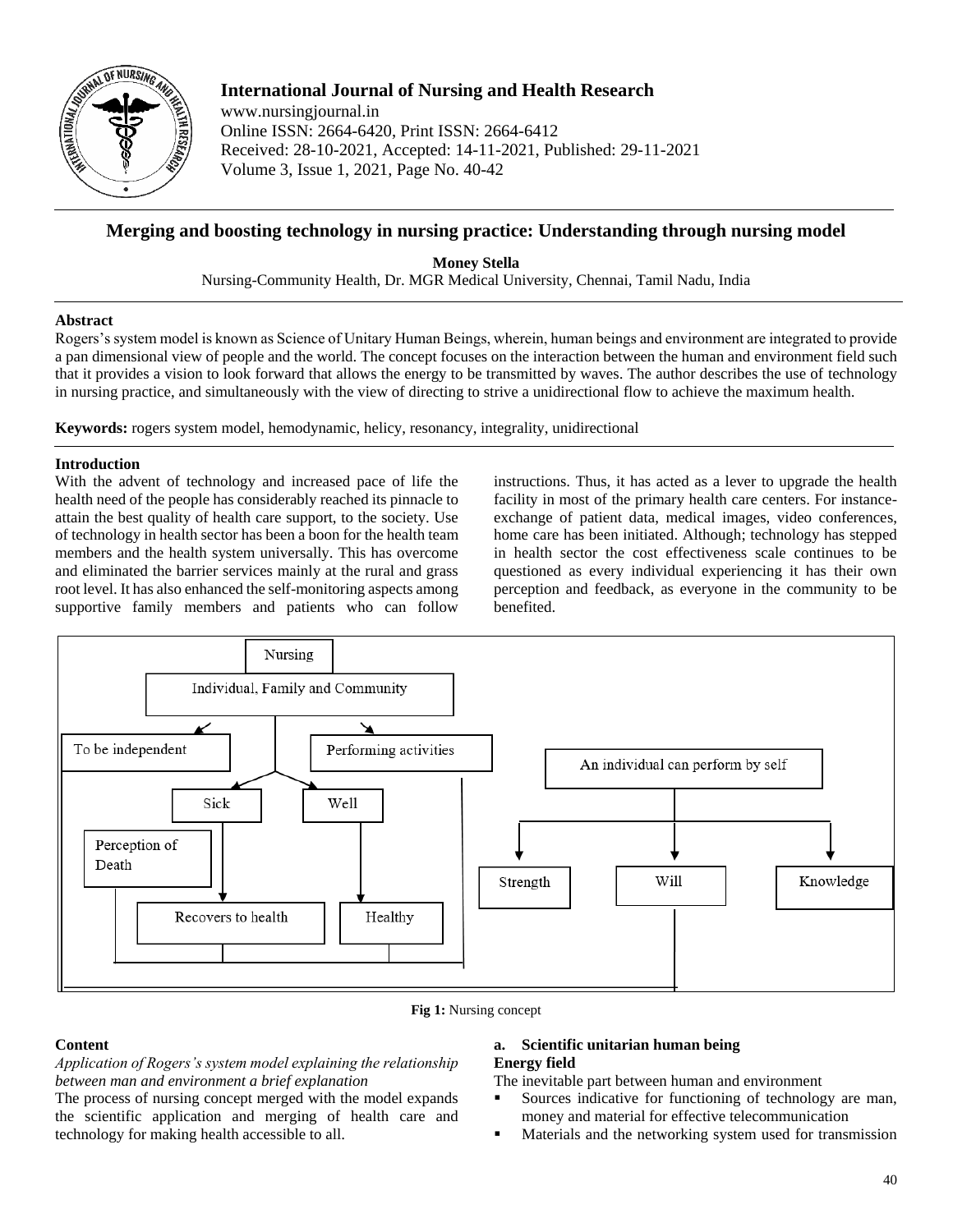eg- Satellite, cables, fibre optic etc.

# **Openess**

No barriers to flow of energy

- Quality of transmission depends on the available hardware and software available
- System Management enhancement and expertise such that the process of technology during patient need is not hampered.

#### **Pattern**

Perceived as single wave unidirectional

 Suggests focus on improving the health aspects of individuals. For Instance giving health education to supporting family and health education

#### **Pan dimensionality**

Refers to the type of patient receiving the treatment

 Example-Patient on insulin therapy, peritoneal dialysis, hypertensive patient monitoring to prevent Cerebrovascular accident and Cardiovascular diseases, psychological counseling etc.

#### **Hemodynamics**

Balance between the life process and environment that encompass of

#### **Resonancy**

Shows the nature of change taking place between human and environment. As fig.1 indicates the nature of health, its obvious that lifestyle changes plays a significant role in pan dimensionality. Can be executed by the increasing number of non-communicable diseases.

# **Helicy**

System that is dynamic and open.

Indeed, the health aspects are dynamic since primitive to present age- eg- functionality of robotic surgery from another corner of the world. Video conferences in group from their respective sites.

#### **Integrality**

Continuous revision of concepts This is possible only after feedback from treated patients

# **b. Assumptions**

wholeness, openness, unidirectionality remains same, pattern and organization-refers to innovation in terms of health care and technology used.

Eg-Telenursing- For intake of medications, reporting, health advice, for promoting health and prevention of diseases.

#### **c. Metaparadigm**

- Human-Synchronized rhythm between Human beings and the environment
- Health- Health maintained at its greatest is the ultimate goal
- Nursing-Provision of safe practice through appropriate use of technology in the form of telenursing, telepathy, telemedicine, teleconsultation, telesurgery etc. and has scientific knowledge regarding the working process. Whereas, the patient and the supporting family also should know the technical use of system and assure that quality is assured in terms of treatment.
- Environmental field- It refers to integral part that reaches to every patient and health team member associated with it.

# **Application of rogers's system model to mr.x**

Mr. "X" a 70 years old man known case of HTN and DM since 12years. Has complaint of cough, night sweat, weight loss and loss of appetite, residing with his family in the outskirts of the city. Due to his fatigue and weakness decided to consult the OPD nurse. On the basis of COVID-19 grounds he was advised for a telenursing consultation.

One month prior he was discharged from MMW diagnosed with diabetic foot of left leg.

The foot skin had lacerations with oozing and purulent discharge. His family member stated that he does not have control on his diet and often forgets to take his medicines and Mr. X stated that his family members are supportive. On discharge, diabetic diet plan along with continuity of insulin therapy was advised

**Table 1**

| <b>Nursing diagnosis</b>                                | <b>Goals / objectives</b>       | <b>Planning</b>                                                                                                                               | Implementation                                     | <b>Evaluation</b>            |
|---------------------------------------------------------|---------------------------------|-----------------------------------------------------------------------------------------------------------------------------------------------|----------------------------------------------------|------------------------------|
| Ineffective health<br>maintenance                       | To improve/restore<br>health    | Assess the health status<br>Educate the patient and the family<br>members<br>Diversion Therapy<br>Listen to clients problems or<br>complaints | -Health history                                    |                              |
|                                                         |                                 |                                                                                                                                               | -Respiratory assessment                            |                              |
|                                                         |                                 |                                                                                                                                               | -Deep breathing exercises                          | Improved health as evidenced |
|                                                         |                                 |                                                                                                                                               | -First line antibiotics                            | by                           |
|                                                         |                                 |                                                                                                                                               | - PFT                                              | -No fatigue                  |
|                                                         |                                 |                                                                                                                                               | -Educating family member about patient care        | -Malaise                     |
|                                                         |                                 |                                                                                                                                               | needed at home                                     | -Better Respiratory status   |
|                                                         |                                 |                                                                                                                                               | -Emphasize on psychological support                | -Increased weight            |
|                                                         |                                 |                                                                                                                                               | -Meet the nutritional aspect Food rich in protein  | -Skin turgor improved        |
|                                                         |                                 |                                                                                                                                               | -Diversion therapy in the form of indoor games,    |                              |
|                                                         |                                 |                                                                                                                                               | newspaper reading, solving puzzles, gardening.     |                              |
| Nursing diagnosis                                       | Goals / objectives              | Planning                                                                                                                                      | Implementation                                     | Evaluation                   |
| Nutritional<br>imbalance related to<br>loss of appetite | To meet the nutritional<br>need | To plan nutritional requirement                                                                                                               | -Check for body weight                             |                              |
|                                                         |                                 |                                                                                                                                               | -Assess the weight loss taken.                     |                              |
|                                                         |                                 |                                                                                                                                               | -Weight check to be on same time as far as         |                              |
|                                                         |                                 |                                                                                                                                               | possible.                                          | Weight has improved and no   |
|                                                         |                                 |                                                                                                                                               | -DASH diet recommended and Carbohydrate diet       | fatigue or malaise.          |
|                                                         |                                 |                                                                                                                                               | to be balanced.                                    |                              |
|                                                         |                                 |                                                                                                                                               | -Understand the cultural aspects involved for diet |                              |
|                                                         |                                 |                                                                                                                                               | plan                                               |                              |
|                                                         |                                 |                                                                                                                                               | -TPN (Total Parental Nutrition) if needed          |                              |